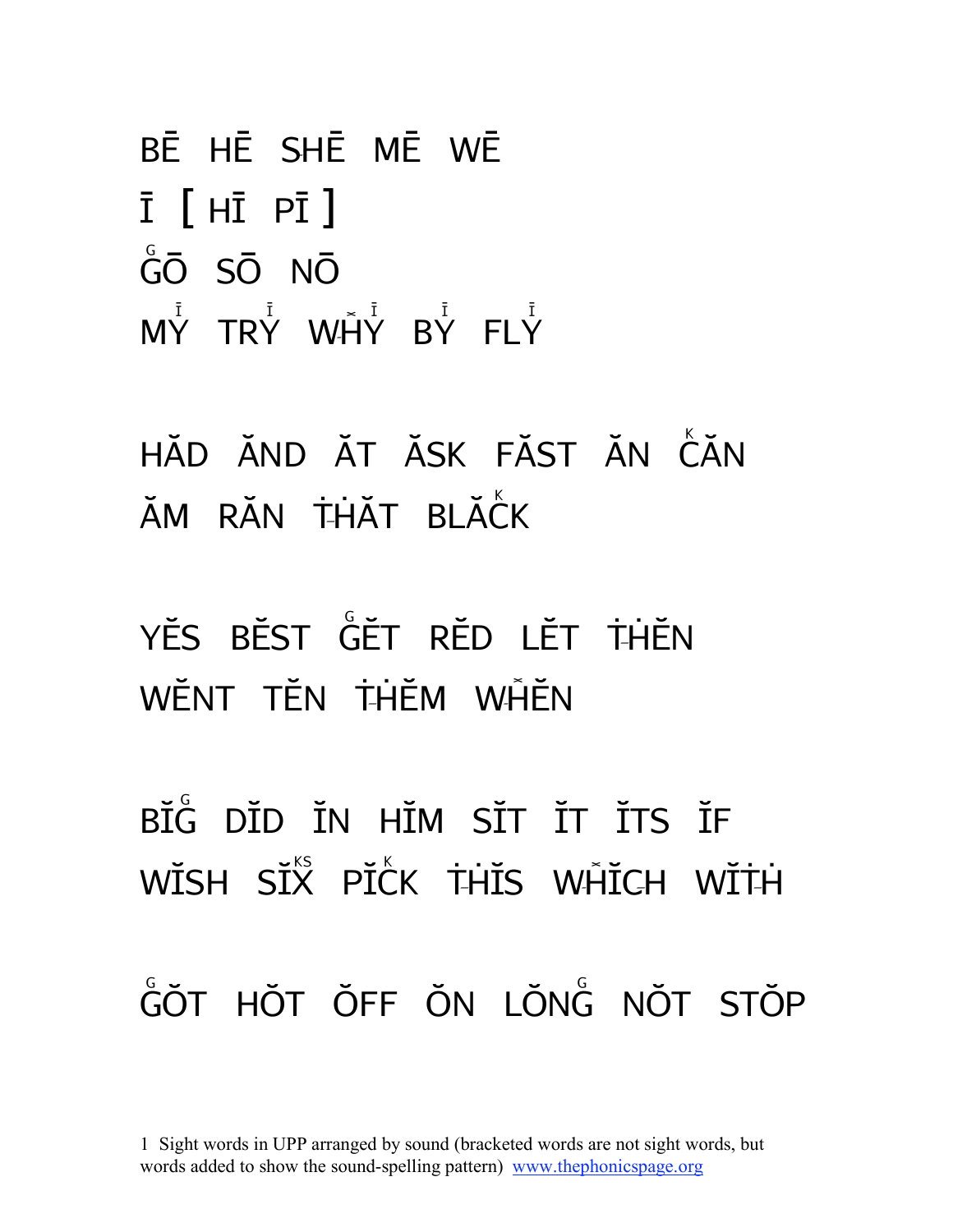RŬN CUT BŬT JŬMP JŬST MŬST MŬCH ŬP ŬS

ĀTĚ CAMĚ MĀDĚ MĀKĚ TĀKĚ GAVĚ  $S\bar{A}\v Y$  mā $\v Y$  plā $\v Y$  the $\v Y$   $\vd F$  he $\v Y$  gre $\v Y$  ]

SĒĚ GRĒĚN KĒĚP SLĒĚP THREĚ ĒĂT  $*R\bar{F}\tilde{A}D$  CI  $\bar{F}\tilde{A}N$ 

FĪVĒ LĪKĒ RĪDĒ WHĪTĒ LĪĞĤT RĪĞĤT

BLŪĚ NĚW [GLŪĚ RŪĚ FĚW DRĚW]  $S\tilde{T}NG$  br $\tilde{T}NG$   $\tilde{G}\tilde{O}\tilde{T}NG$  dr $\tilde{T}NG$ **THINK THANK**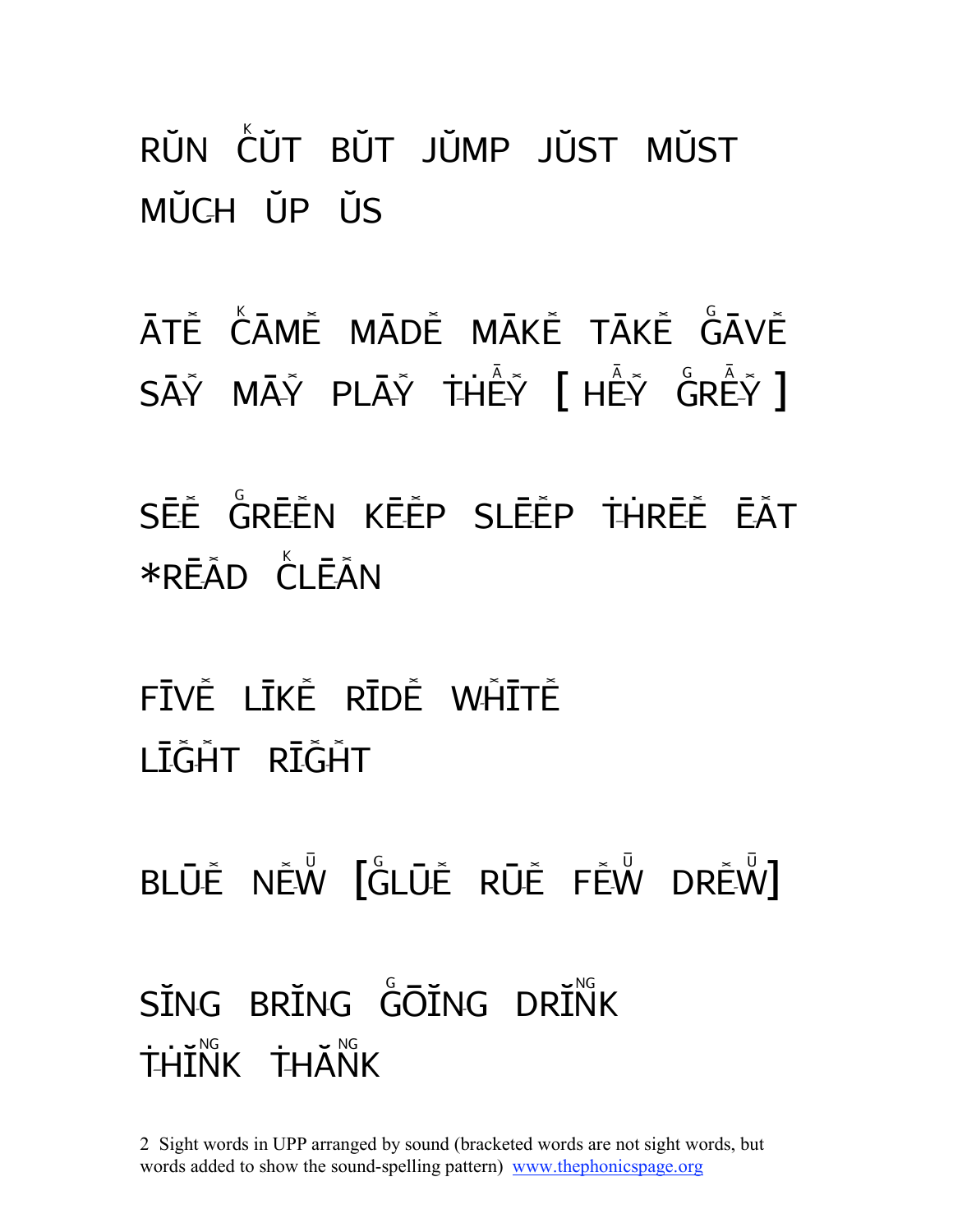## I ŤTTI F. FŬNNY  $\int$  băttle riddle dizzy penny ]

#### GRŌŴ SHŌŴ ŌŴN YĔLLŌŴ

# HOW NOW DOWN BROWN

- OUT FOUND ROUND
- RAW DRAW
- GOOD LOOK

#### TOO SOON

#### $M\bar{Y}$ -SFIF  $\bar{O}$ -PEN  $\bar{O}$ -VER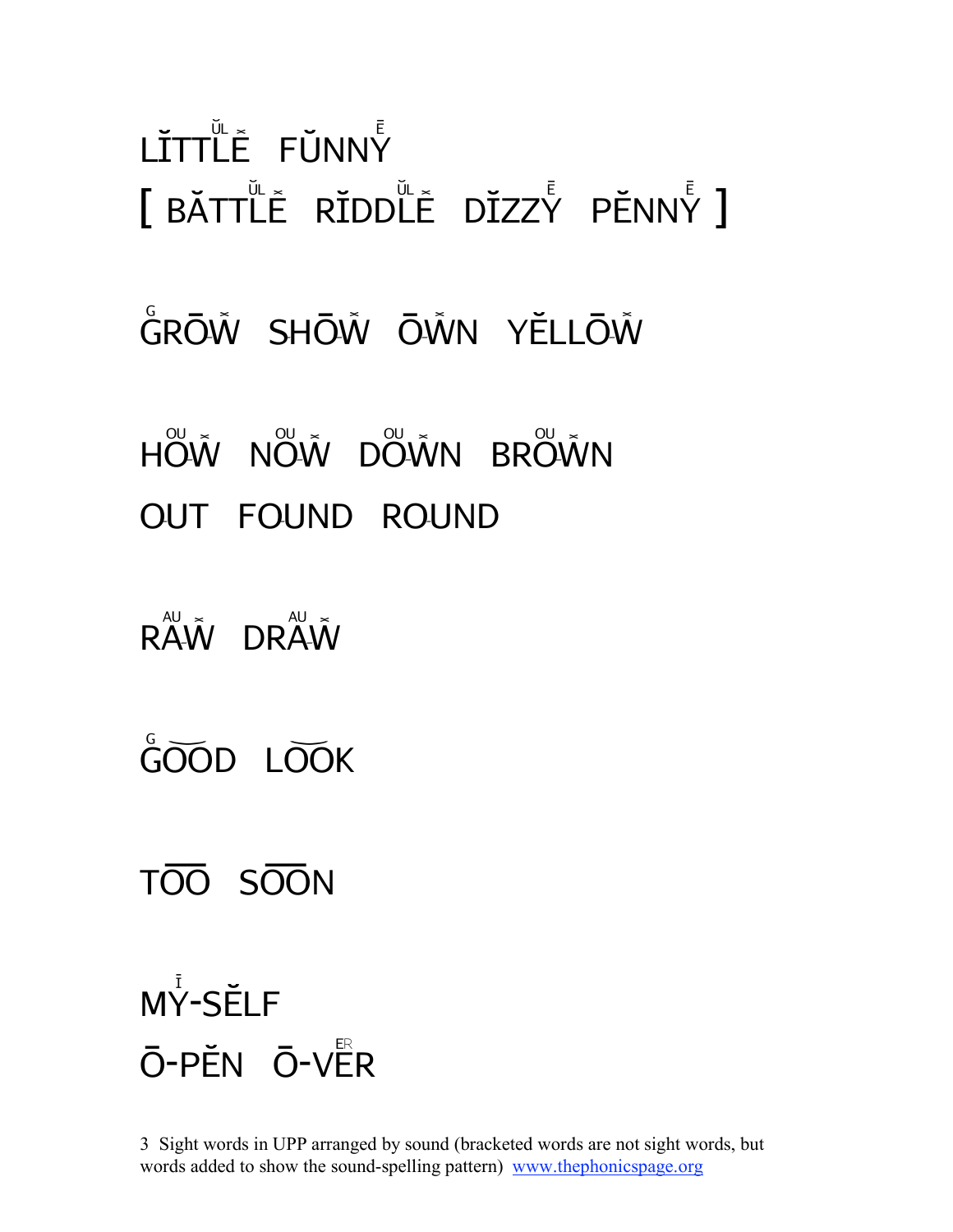#### ÂII CÂLL FÂLL SMÂLL TĔLL WĔLL HĔLP WĬLL FŬLL PŬLL

 $F\overset{AR}{AR}$  START  $\overline{OR}$  FOR  $F^{\text{fr}}$ RST H $\text{F}$ RR HURT ĂFTER BETTER UNDER OUR OUR HÊRÊ **[**MÊRÊ HÊRÊ ÊRÊ]

WANT WASH WARM [WART WARDEN] WÖRK [WÖRLD WÖRTH]

ĂĞÃĬN (ĂLT. ĂĞĀĬN) ĂBOUT ĂROUND ĂWĀÝ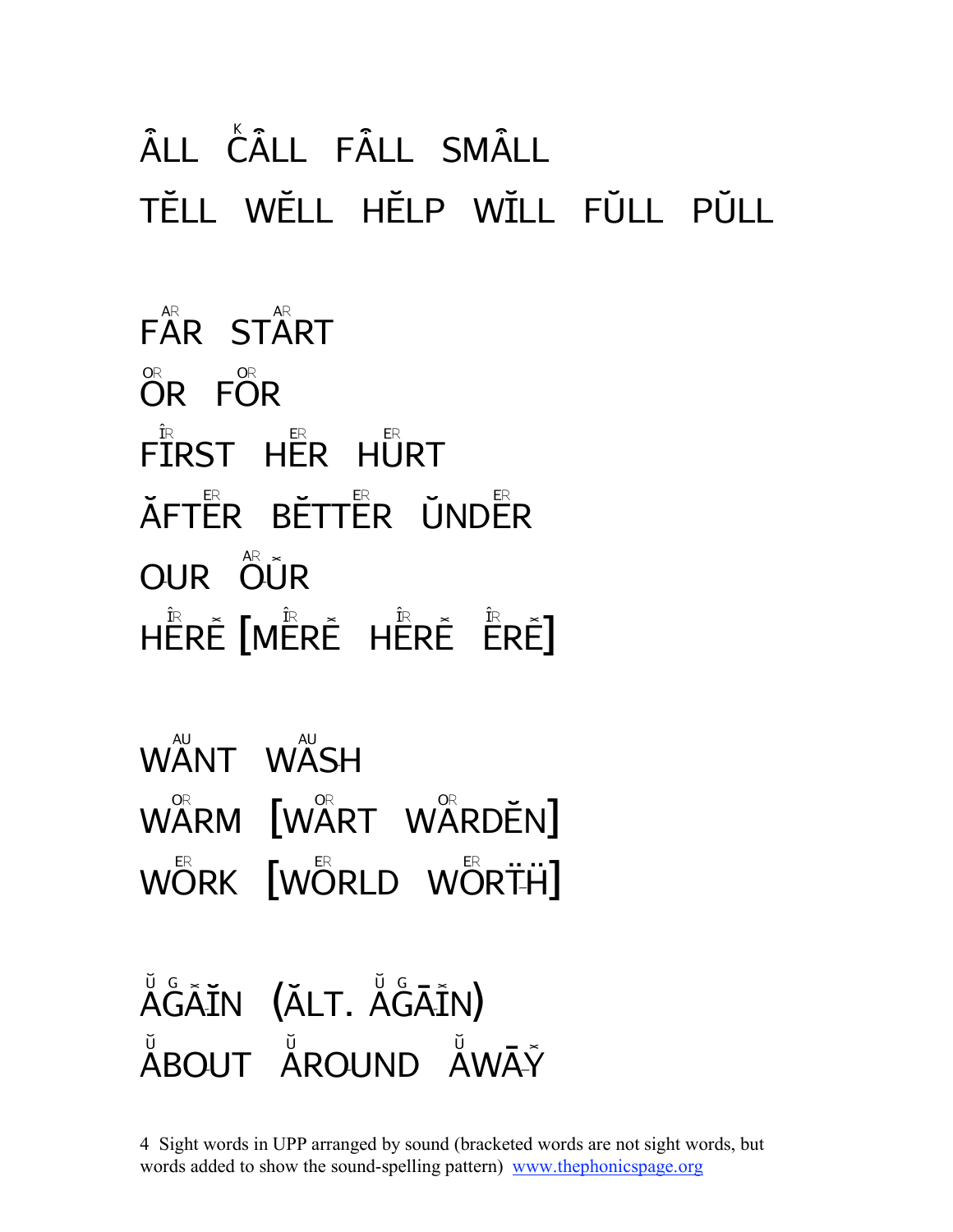#### ĂS HĂS ĂLWĀÝS HERS IS HIS GOES PLEASE THESE THOSE \*USE WAS

 $\breve{\mathsf{O}}\breve{\mathsf{F}}$ 

- COME SOME DONE FROM [LOVE DOVE] DOFS WHAT
- TÔ DÔ ĬNTÔ TÔDĀÝ TÔGETHER

### BĒCAUSE BEEN SHALL PRETTY PUT SAID YOU  $*$  READ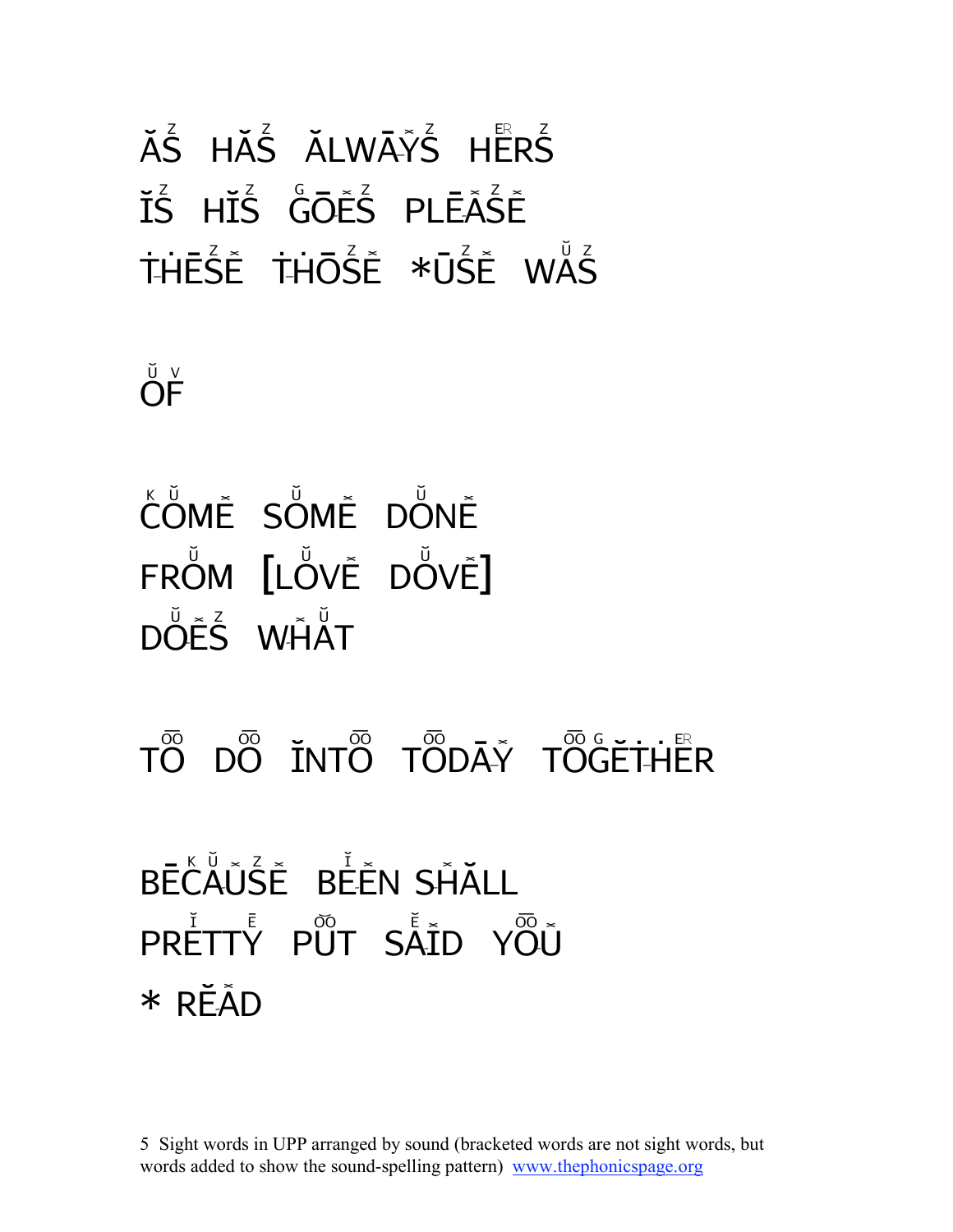KĪND FĪND BŌTH Old cOld hOld

ĂNY MĂNY

NĚVER SĚVĚN ŬPŎN ŌNLY DŌN'T

HĂVĚ GIVĚ \*LIVĚ (ALT. LĪVĒ)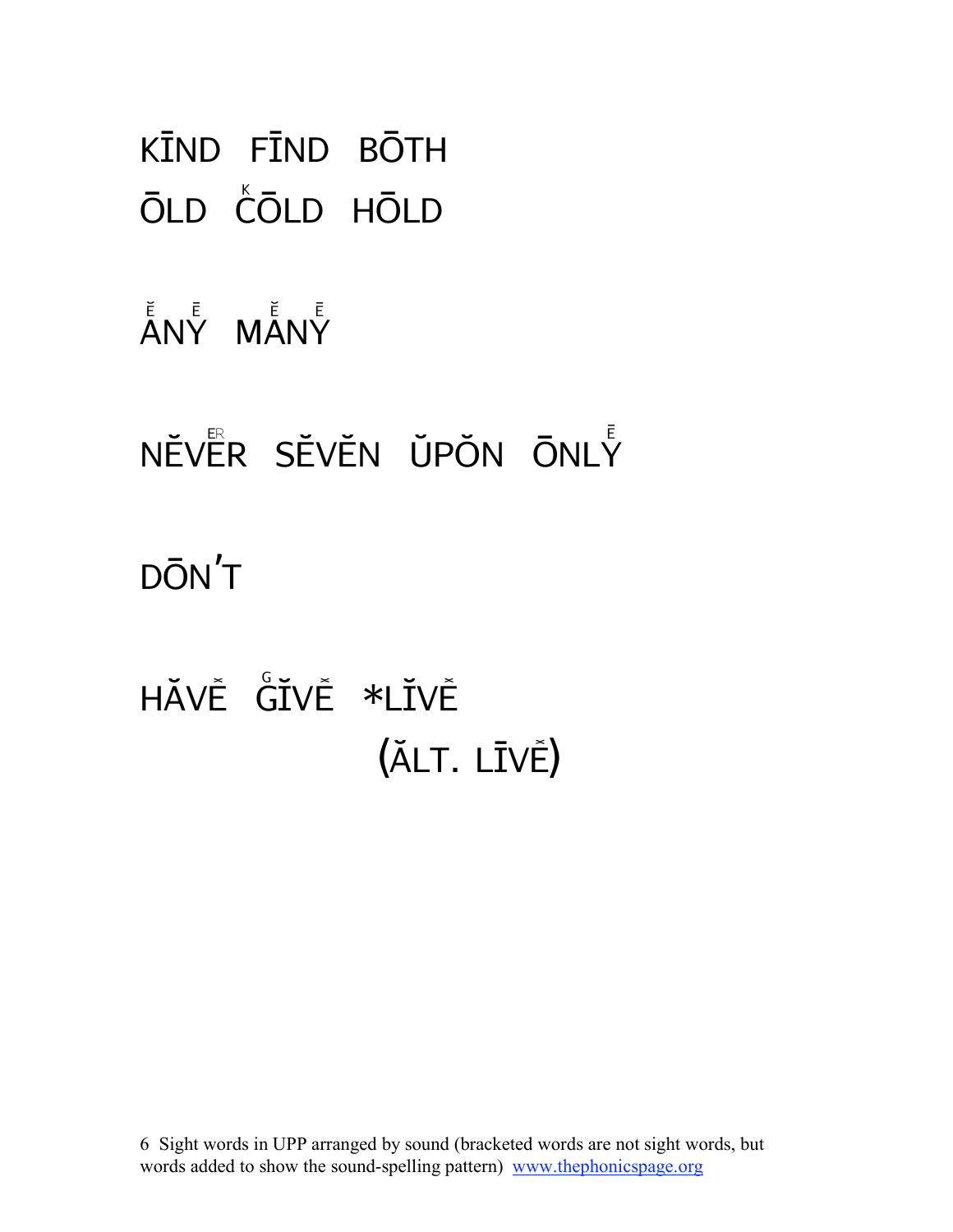WŐŨĹD ĆŐŨĹD [SHŐŨĹD] KNŌŴ [KNĪFĚ] ŴŖĪTĚ [ŴŖŎNG]  $\tilde{\tilde{\mathsf{E}}} \tilde{\mathsf{I}} \tilde{\mathsf{G}} \tilde{\mathsf{H}} \mathsf{T}$  Walk  $[\mathsf{T} \tilde{\mathsf{A}} \tilde{\mathsf{L}} \mathsf{K}]$ ÅRĚ BĒFÖRĚ

ŴHO [ŴHOSE ŴHŌLĚ]

 $\overset{\kappa}{C}$ ARRY FÖŨR YÖŨR  $\check{\mathsf{E}}\mathsf{V}\check{\mathsf{E}}\mathsf{R}\check{\mathsf{Y}}$ THEIR THERE WHERE VERY